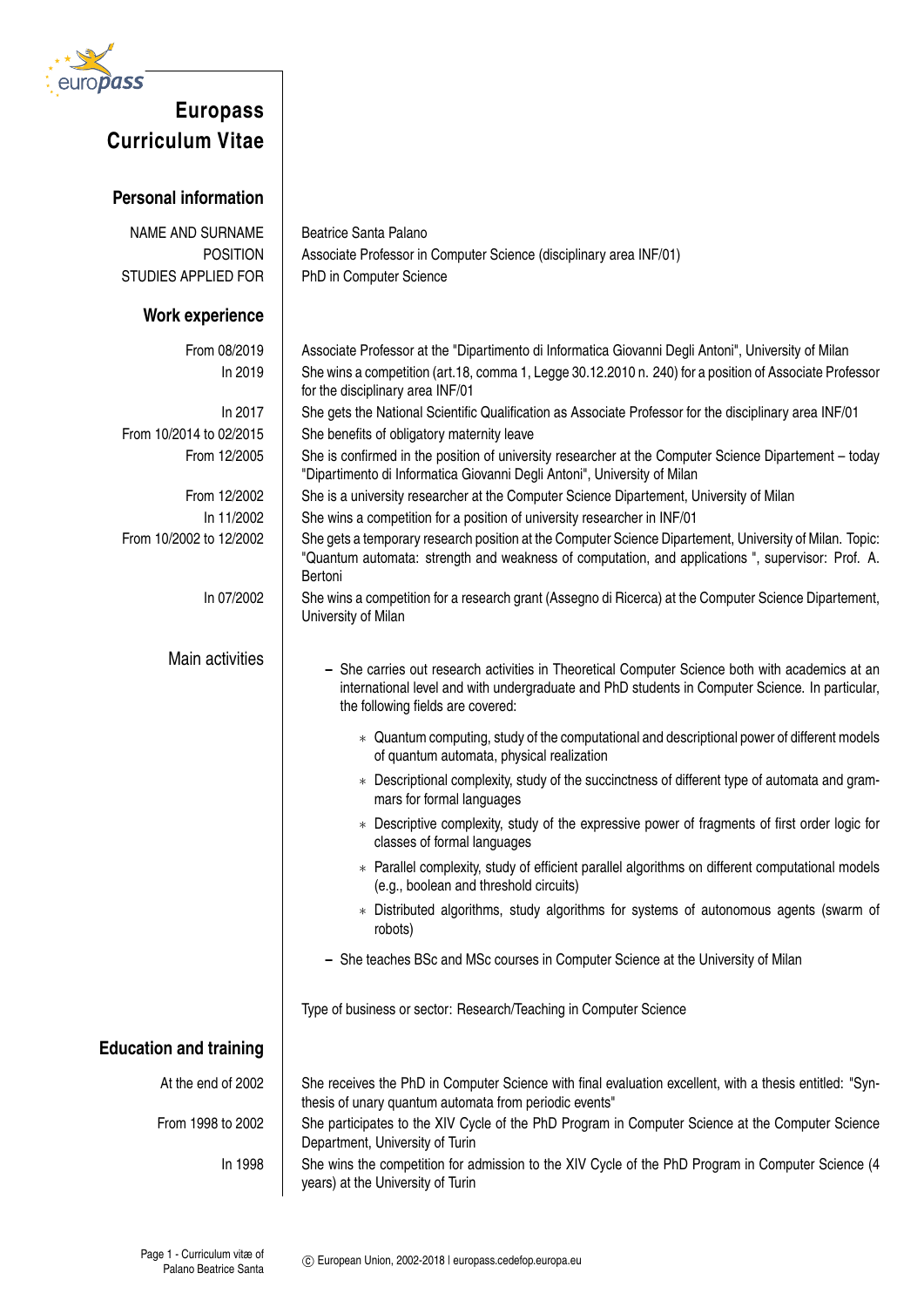| In 1998<br>Skills acquired       | She receives a MSc degree cum laude in Computer Science at the University of Milan, with a thesis<br>entitled: "Language recognition by constant depth threshold circuits"<br>She gets research experience in different fields of Theoretical Computer Science.                                                                                                                  |
|----------------------------------|----------------------------------------------------------------------------------------------------------------------------------------------------------------------------------------------------------------------------------------------------------------------------------------------------------------------------------------------------------------------------------|
| Organisational/managerial skills | - She is the PRINCIPAL INVESTIGATOR of the international project "Reducing Complexity by In-<br>troducing Structure" admitted to financing on the basis of a competitive contest within the program<br>Ateneo Italo-Tedesco "Programma Vigoni", CRUI-DAAD: Conferenza dei Rettori delle Università<br>Italiane-Deutscher Akademisher Austausch Dienst., Years: 2007-2008         |
|                                  | - She is a member of the editorial board of the journal "International Journal of<br>Natural Computing Research" (DOI: 10.4018/IJNCR). Years:<br>from 2010.<br>Website:<br>http://www.igiglobal.com/journal/international-journal-natural-computing-research/1148.                                                                                                               |
|                                  | - She is a member of the organizing committee of the International Workshop on Non-<br>Classical Models of Automata and Applications, year: 2011.<br>Conference website:<br>http://www.informatik.uni-giessen.de/ncma2011                                                                                                                                                        |
|                                  | - She is a member of the organizing committee of the International Workshop on De-<br>scriptional Complexity of Formal Systems, Como, Italia, 2005.<br>Conference website:<br>http://dcfs05.dico.unimi.it                                                                                                                                                                        |
|                                  | - She is a member of the organizing committee of the School on Quantum Computing, Vietri sul<br>Mare, Italia. Sponsored by: Capitolo Italiano dell'EATCS, European Educational Forum and<br>IIASS. Year: 2000.                                                                                                                                                                   |
| International collaborations     | - International collaborations:                                                                                                                                                                                                                                                                                                                                                  |
|                                  | * International collaborations documented by scientific publications with a research group in<br>France: head Prof. Christian Choffrut - L.I.A.F.A., Universitè Paris VII, Paris, France. Years:<br>form 2006.                                                                                                                                                                   |
|                                  | * International collaborations documented by scientific publications with a research group<br>in Germany: heads Proff. M. Holzer, M. Kutrib, A. Malcher. Institut fur Informatik, Johann<br>Wolfgang Goethe-Universitat/J.L. Universitat, Frankfurt am Main/Giessen, Germany. Years:<br>from 2007.                                                                               |
|                                  | * International collaborations documented by scientific publications with a research group in<br>Slovakia: head Prof. V. Geffert, Department of Computer Science, P. J. Safarik University,<br>Kosice, Slovakia. Years: from 2008.                                                                                                                                               |
|                                  | * International collaborations documented by scientific publications with a research group in<br>Switzerland: head Prof. J. Hromkovic. ETH Zurich, Zurich, Switzerland. Years: from 2015.                                                                                                                                                                                        |
|                                  | - Italian collaborations:                                                                                                                                                                                                                                                                                                                                                        |
|                                  | * Collaboration with Prof. Matteo Paris and Prof. Stefano Olivares of "Applied Quantum<br>Mechanics Group - Quantum Technology Lab" Physics Department, Università degli Studi<br>di Milano, aiming to provide physical implementations of finite memory quantum devices by<br>photonic technology.                                                                              |
|                                  | * Collaboration with Prof. Paola Flocchini, School of Electrical Engineering and Computer<br>Science, University of Ottawa, Ontario, Canada, in the area of distributed algorithm design<br>for models of computation based on cooperating agents (robot swarms) aiming to perform<br>typical practical tasks such as environmental exploration and guarding, pattern formation. |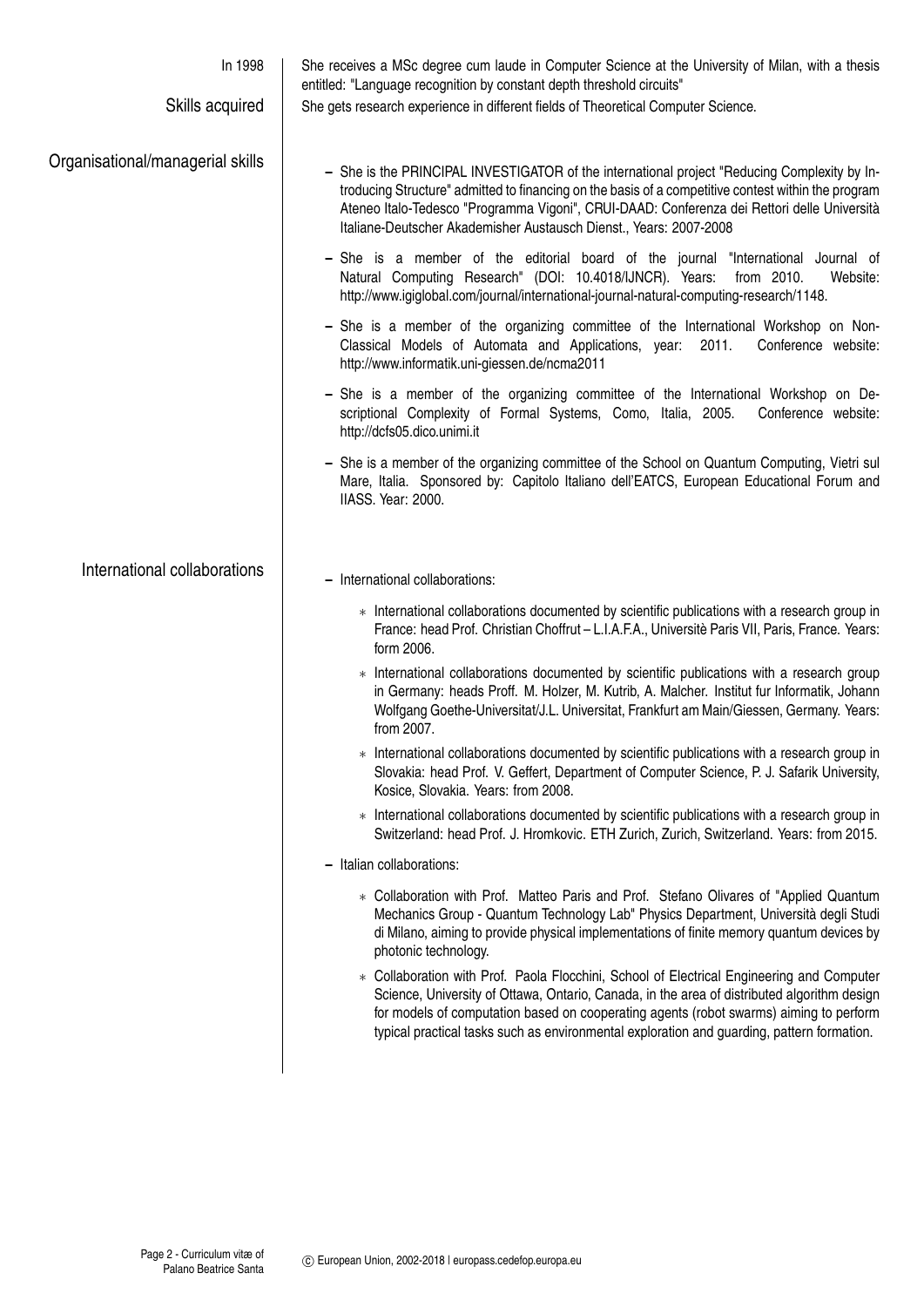| <b>Publications</b> | - Publications on international journals:                                                                                                                                                                                           |
|---------------------|-------------------------------------------------------------------------------------------------------------------------------------------------------------------------------------------------------------------------------------|
|                     | 1. M. Kutrib, A. Malcher, C. Mereghetti, B. Palano. Iterated uniform finite-state transducers: descrip-<br>tional complexity of nondeterminism and two-way motion. In Journal of Automata Languages and<br>Combinatorics, in press. |
|                     | 2. M. Kutrib, A. Malcher, C. Mereghetti, B. Palano. Descriptional complexity of iterated uniform<br>finite-state transducers. In Information and Computation, in press.                                                             |
|                     | 3. S. Jakobi, K. Meckel, C. Mereghetti, B. Palano. Queue automata of constant length. In Acta<br>Informatica, in press.                                                                                                             |
|                     | 4. C. Mereghetti, B. Palano, S. Cialdi, V. Vento, M.G.A. Paris, S. Olivares. Photonic realization of a<br>quantum finite automaton. In Physical Review Research, 2(1), 013089, 2020.                                                |
|                     | 5. M.P. Bianchi, H.J. Böckenhauer, T. Brülisauer, D. Komm, B. Palano. Online minimum spanning<br>tree with advice. In International Journal of Foundations of Computer Science, 505-527, vol. 29,<br>2018.                          |
|                     | 6. Z. Bednárová, V. Geffert, C. Mereghetti, B. Palano. Boolean language operations on nonde-<br>terministic automata with a pushdown of constant height. In Journal of Computer and System<br>Science, 90:99-114, 2017.             |
|                     | 7. M.P. Bianchi, C. Mereghetti, B. Palano. Quantum finite automata: Advances on Bertoni's ideas.<br>In Theoretical Computer Science, 664:39-53, 2017.                                                                               |
|                     | 8. M.P. Bianchi, C. Mereghetti, B. Palano. On the power of one-way automata with quantum and<br>classical states. In International Journal of Foundations of Computer Science, 26:895-912, 2015.                                    |
|                     | 9. M. Kutrib, A. Malcher, C. Mereghetti, B. Palano, M. Wendlandt. Deterministic Input-Driven Queue<br>Automata: Finite Turns, Decidability, and Closure Properties. In Theoretical Computer Science,<br>578:58-71, 2015.            |
|                     | 10. M.P. Bianchi, C. Mereghetti, B. Palano. Size Lower Bounds for Quantum Automata. In Theoretical<br>Computer Science, 551:102-115, 2014.                                                                                          |
|                     | 11. Z. Bednárová, V. Geffert, C. Mereghetti, B. Palano. Removing nondeterminism in constant height<br>pushdown automata. In Information and Computation, 237:257-267, 2014.                                                         |
|                     | 12. M. P. Bianchi, C. Mereghetti, B. Palano, G. Pighizzini, M. Holzer, S. Jakobi. On Inverse Opera-<br>tions and Their Descriptional Complexity. In Journal of Automata, Languages and Combinatorics,<br>17:61-81, 2012.            |
|                     | 13. A. Malcher, K. Meckel, C. Mereghetti, B. Palano. Descriptional Complexity of Pushdown Store<br>Languages. In Journal of Automata, Languages and Combinatorics, 17:225-244, 2012.                                                |
|                     | 14. Z. Bednárová, V. Geffert, C. Mereghetti, B. Palano. The size-cost of Boolean operations on<br>constant height deterministic pushdown automata. In Theoretical Computer Science, 449:23-36,<br>2012.                             |
|                     | 15. A. Malcher, C. Mereghetti, B. Palano. Descriptional complexity of two-way pushdown automata<br>with restricted head reversals. In Theoretical Computer Science, 449:119-133, 2012.                                              |
|                     | 16. C. Choffrut, A. Malcher, C. Mereghetti, B. Palano. First-order logics: some characterizations and<br>closure properties. In Acta Informatica, 49:225-248, 2012.                                                                 |
|                     | 17. M. P. Bianchi, C. Mereghetti, B. Palano, G. Pighizzini. On the Size of Unary Probabilistic and<br>Nondeterministic Automata. In Fundamenta Informaticae, 112:119-135, 2011.                                                     |
|                     | 18. M. P. Bianchi, B. Palano. Behaviours of unary quantum automata. In Fundamenta Informaticae,<br>104:1-15, 2010.                                                                                                                  |
|                     | 19. A. Malcher, C. Mereghetti, B. Palano. Sublinearly space bounded iterative arrays. In International<br>Journal of Foundations of Computer Science, 21:843-858, 2010.                                                             |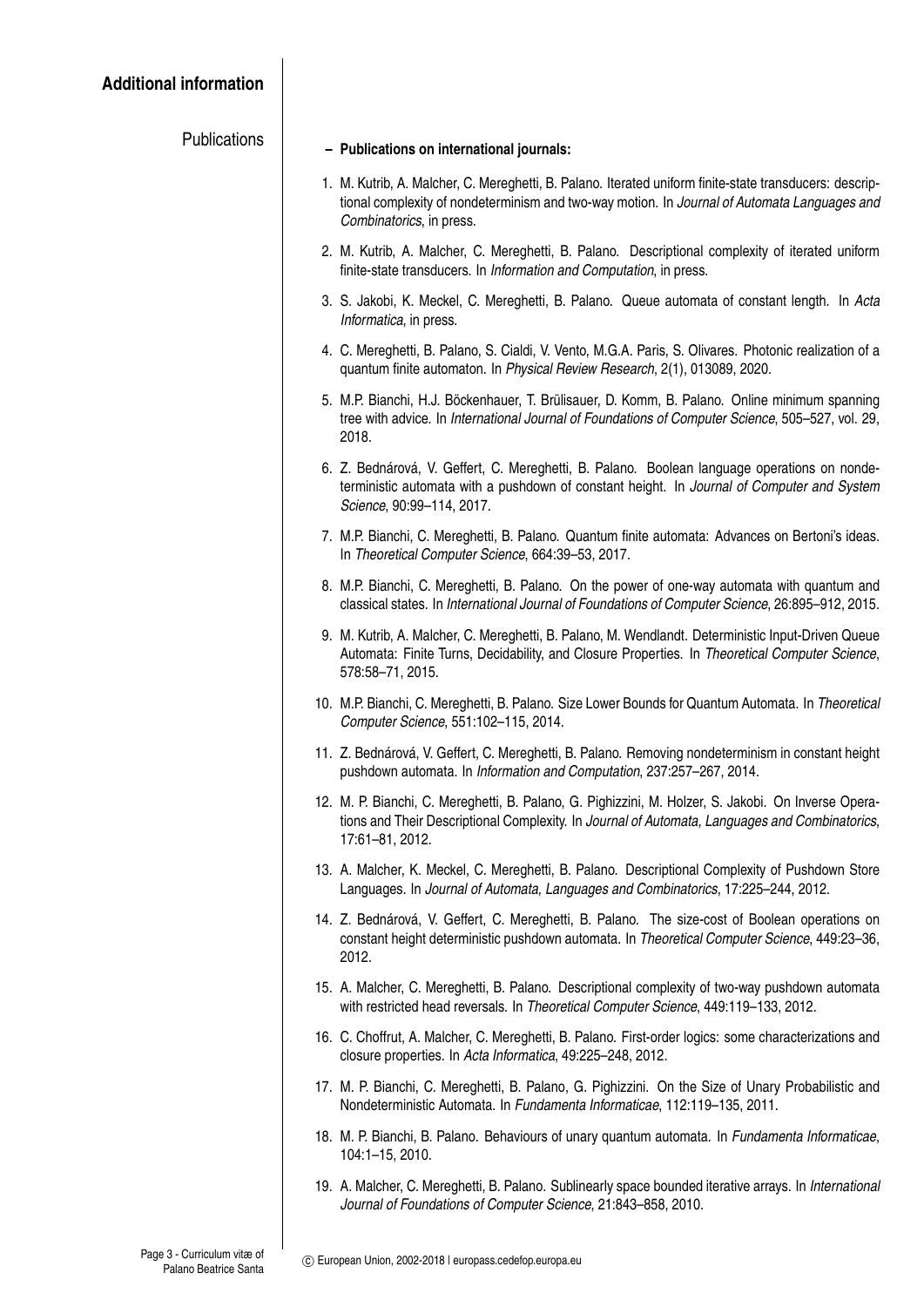- 20. A. Bertoni, C. Mereghetti, B. Palano. Trace monoids with idempotent generators and measureonly quantum automata. In *Natural Computing*, 9:383–395, 2010.
- 21. V. Geffert, C. Mereghetti, B. Palano. More concise representation of regular languages by automata and regular expressions. In *Information and Computation*, 208:385–394, 2010.
- 22. B. Palano. A regularity condition for context-free grammars. In *International Journal of Foundations of Computer Science*, pp. 845–857, vol. 19, 2008.
- 23. C. Mereghetti, B. Palano. Quantum automata for some multiperiodic languages. In *Theoretical Computer Science*, pp. 177–186, vol. 387, 2007.
- 24. C. Mereghetti, B. Palano. Quantum finite automata with control language. In *Theoretical Informatics and Applications*, pp. 315–332, vol. 40, 2006.
- 25. A. Bertoni, C. Mereghetti, B. Palano. Some formal tools for analyzing quantum automata. In *Theoretical Computer Science*, pp. 14–25, vol. 356, 2006.
- 26. C. Mereghetti, B. Palano. The complexity of minimum difference cover. In *Journal of Discrete Algorithms*, pp. 239–254, vol. 4, 2006.
- 27. A. Bertoni, C. Mereghetti, B. Palano. Small size quantum automata recognizing some regular languages. In *Theoretical Computer Science*, pp. 394–407, vol. 340, 2005.
- 28. A. Bertoni, C. Mereghetti, B. Palano. Golomb rulers and difference sets for succinct quantum automata. In *International Journal of Foundations of Computer Science*, pp. 871–888, vol. 14, 2003.
- 29. C. Mereghetti, B. Palano. On the size of one-way quantum finite automata with periodic behaviors. In *Theoretical Informatics and Applications*, pp. 277–291, vol. 36, 2002.
- 30. C. Mereghetti, B. Palano. The parallel complexity of deterministic and probabilistic automata. In *Journal of Automata, Languages and Combinatorics,* pp. 95–108. vol. 7, 2002.
- 31. C. Mereghetti, B. Palano, G. Pighizzini. Note on the succinctness of deterministic, nondeterministic, probabilistic and quantum finite automata. In *Theoretical Informatics and Applications*, pp. 477–490, vol. 35, 2001.
- 32. C. Mereghetti, B. Palano. Threshold circuits for iterated matrix product and powering. In *Theoretical Informatics and Applications*, pp. 39–46, vol. 34, 2000.
	- **Publications in Collections:**
- 1. M.P. Bianchi, C. Mereghetti, B. Palano. Complexity of Promise Problems on Classical and Quantum Automata. In "Computing with New Resources. Essays Dedicated to Jozef Gruska on the Occasion of His 80th Birthday." C.S. Calude, R. Freivalds, K. Iwama (eds). Springer, Lecture Notes in Computer Science, vol. 8808, pp. 161–175, 2014. Lavoro su invito del Prof. R. Freivalds, University or Riga, Latvia.
- 2. C. Mereghetti, B. Palano. Quantum Automata and Periodic Events. In "Mathematics, Computing, Language, and Life: Frontiers in Mathematical Linguistics and Language Theory. Scientific Applications of Language Methods." Carlos Martin-Vide (ed.). Imperial College Press, London, pp. 563–582, 2011. Lavoro su invito del Prof. Carlos Martin-Vide, Rovira i Virgili University, Tarragona, Spain.
- **Publications on international conference proceedings:**
- 1. M. Kutrib, A. Malcher, C. Mereghetti, B. Palano. Iterated uniform finite-state transducers on unary languages In 47th International Conference on Current Trends in Theory and Practice of Computer Science (SOFSEM'21). LNCS 12607, pp. 218–232, Springer 2021.
- 2. M. Kutrib, A. Malcher, C. Mereghetti, B. Palano. Deterministic and nondeterministic iterated uniform finite-state transducers: computational and descriptional power. In 16th International Conference Computability in Europe 2020 (CiE 2020). LNCS 12098, pp. 87–99, Springer 2020.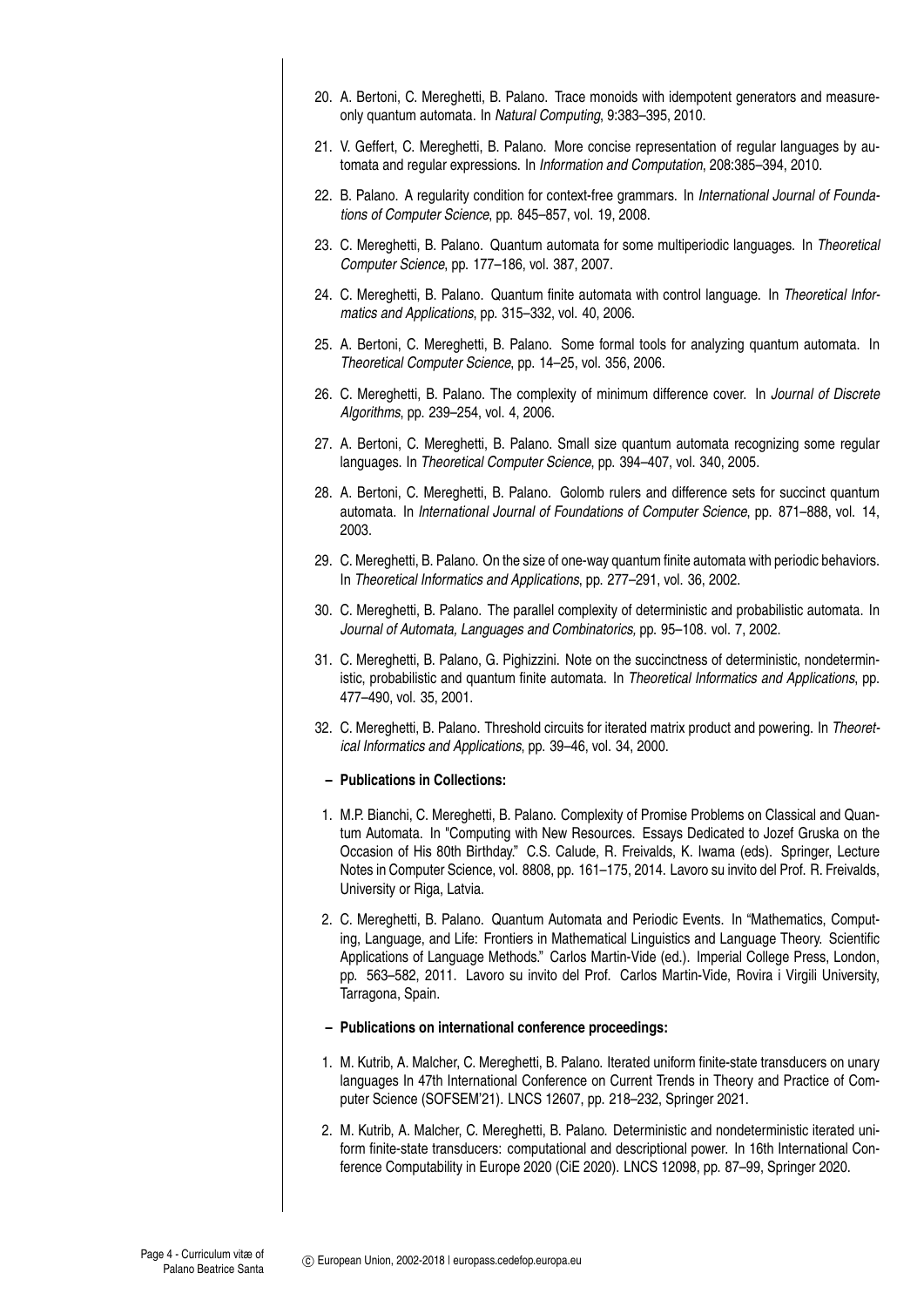- 3. M. Kutrib, A. Malcher, C. Mereghetti, B. Palano. Iterated uniform finite-state transducers. In 20th Italian Conference on Theoretical Computer Science (ICTCS 2019), Proceedings, Eds. A. Cherubini, N. Sabadini, S. Tini, CEUR WORKSHOP PROCEEDINGS 2504, pp. 52–57, CEUR-WS.org 2019.
- 4. M. Kutrib, A. Malcher, C. Mereghetti, B. Palano. Descriptional complexity of iterated uniform finitestate transducers In 21th International Workshop on Descriptional Complexity of Formal Systems (DCFS 2019), LNCS 11612, pp. 223–234, High Tatras, Slovakia, 2019.
- 5. C. Feletti, C. Mereghetti, B. Palano. Uniform Circle Formation for Swarms of Opaque Robots with Lights. In 20th International Symposium on Stabilization, Safety, and Security of Distributed Systems (SSS 2018). LNCS 11201, pp. 317–332. Tokyo, Japan, 2018.
- 6. M.P. Bianchi, H.J. Boeckenhauer, T. Bruelisauer, D. Komm, B. Palano. Online Minimum Spanning Tree with Advice. In 42nd International Conference on Current Trends in Theory and Practice of Computer Science (SOFSEM 2016). LNCS 9587, pp. 195–207. Harrachov, Czech Republic, 2016.
- 7. M.P. Bianchi, C. Mereghetti, B. Palano. On the power of one-way finite automata with quantum and classical states. In 19th International Conference on Implementation of Automata and Applications (CIAA 2014). LNCS 8587, pp. 84–97. Giessen, Germany, 2014.
- 8. V. Geffert, A. Malcher, K. Meckel, C. Mereghetti, B. Palano. A direct construction of finite automata for pushdown store languages. In 15th Workshop on Descriptional Complexity of Formal Systems (DCFS 2013), LNCS 8031, pp. 90–101. London, Ontario, Canada, 2013.
- 9. S. Jakobi, K. Meckel, C. Mereghetti, B. Palano. Queue automata of constant length. In 15th Workshop on Descriptional Complexity of Formal Systems (DCFS 2013), LNCS 8031, pp. 124– 135. London, Ontario, Canada, 2013.
- 10. M. Kutrib, A. Malcher, C. Mereghetti, B. Palano, M. Wendlandt. Input-Driven Queue Automata: Finite Turns, Decidability, and Closure Properties. In 18th International Conference on Implementation and Application of Automata (CIAA 2013), LNCS 7982, pp. 232–243. Halifax, Nova Scotia, Canada, 2013.
- 11. M.P. Bianchi, C. Mereghetti, B. Palano. Size lower bounds for quantum automata. In 11th International Conference on Unconventional Computation and Natural Computation (UCNC 2013), LNCS 7956, pp. 19–30. Milano, Italy, 2013.
- 12. Z. Bednárová, V. Geffert, C. Mereghetti, B. Palano. Boolean Language Operations on Nondeterministic Automata with a Pushdown of Constant Height. In 8th International Computer Science Symposium in Russia (CSR 2013), LNCS 7913, pp. 100–111. Ekaterinburg, Russia, 2013.
- 13. A. Malcher, K. Meckel, C. Mereghetti, B. Palano. On pushdown store languages. In 13th Italian Conference on Theoretical Computer Science 2012 (ICTCS 2012), pp. 168–171. Varese, Italy, 2012.
- 14. A. Malcher, K. Meckel, C. Mereghetti, B. Palano. Descriptional complexity of pushdown store languages. In 14th International Workshop on Descriptional Complexity of Formal Systems (DCFS 2012), LNCS 7386, pp. 209–221. Braga, Portugal, 2012.
- 15. Z. Bednárová, V. Geffert, C. Mereghetti, B. Palano. Removing nondeterminism in constant height pushdown automata. In 14th International Workshop on Descriptional Complexity of Formal Systems (DCFS 2012), LNCS 7386, pp. 76–88. Braga, Portugal, 2012.
- 16. A. Malcher, C. Mereghetti, B. Palano. Descriptional complexity of Two-Way Pushdown Automata With Restricted Head Reversals. In 13th International Workshop on Descriptional Complexity of Formal Systems (DCFS 2011), LNCS 6808, pp. 248–260. Vicinity of Giessen, Germany, 2011.
- 17. Z. Bednárová, V. Geffert, C. Mereghetti, B. Palano. The Size-Cost of Boolean Operations on Constant Height Deterministic Pushdown Automata. In 13th International Workshop on Descriptional Complexity of Formal Systems (DCFS 2011), LNCS 6808, pp. 80–92. Vicinity of Giessen, Germany, 2011.
- 18. M. P. Bianchi, C. Mereghetti, B. Palano, G. Pighizzini. Probabilistic vs. Nondeterministic Unary Automata. In Second International Workshop on Non-Classical Models of Automata and Applications (NCMA 2010), pp. 33–44. Jena, Germany, 2010.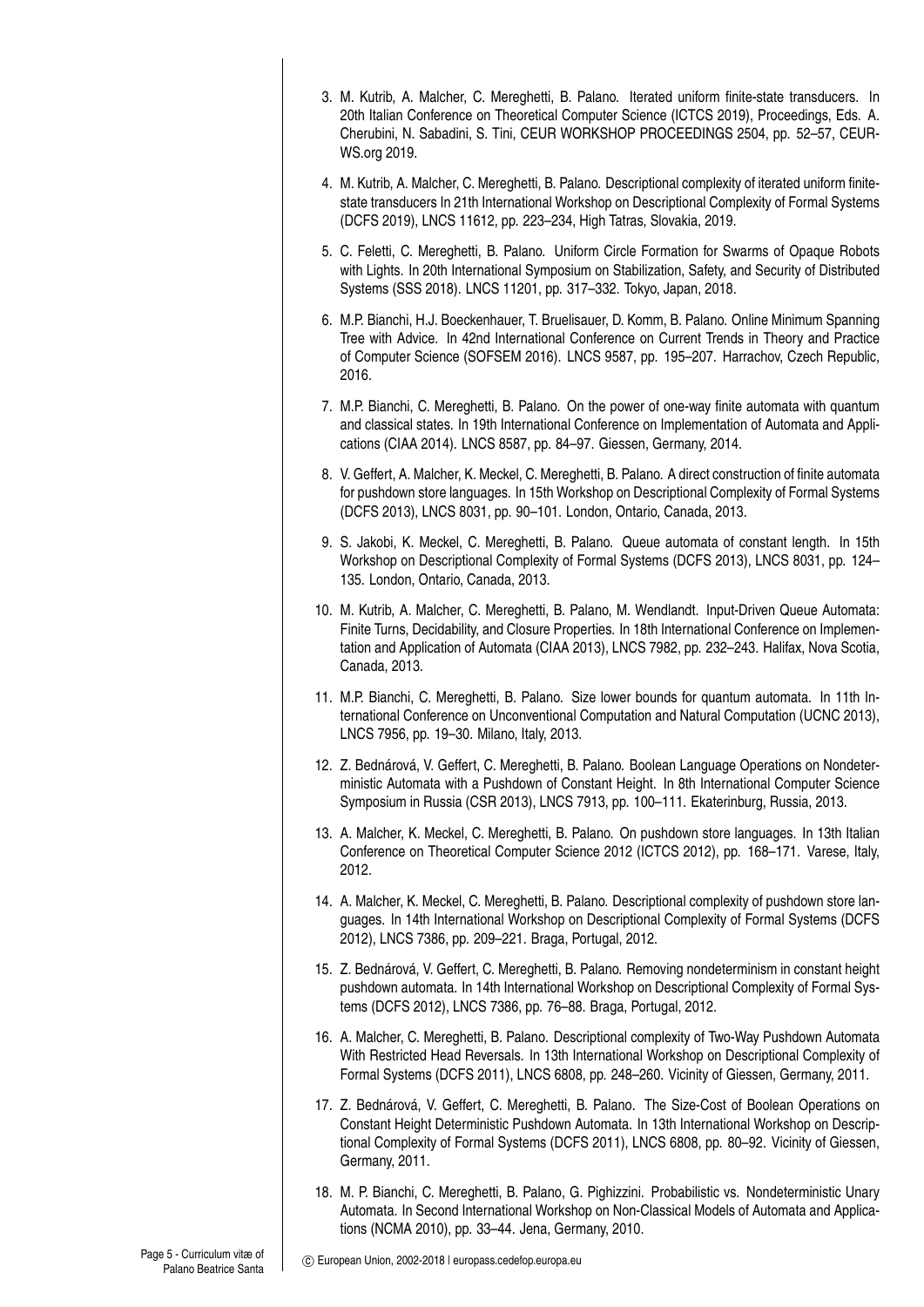- 19. C. Choffrut, A. Malcher, C. Mereghetti, B. Palano. On the Expressive Power of FO[+]. In 4th International Conference on Language and Automata Theory and Application (LATA 2010), LNCS 6031, pp. 190–201. Trier, Germany, 2010.
- 20. A. Malcher, C. Mereghetti, B. Palano. Logical description of Structured and XML languages. In 11th Italian Conference on Theoretical Computer Science (ICTCS 2009), pp. 161–167. Cremona, Italy, 2009.
- 21. M. P. Bianchi, B. Palano. Events and Languages on Unary Quantum Automata. In First International Workshop on Non-Classical Models of Automata and Applications (NCMA 2009), pp. 61–75. Wroclaw, Poland, 2009.
- 22. V. Geffert, C. Mereghetti, B. Palano. Descriptional Complexity Issues Concerning Regular Languages. In 18th Workshop on Theorietag Automaten und Formale Sprachen, pp. 11–22. Giessen, Germany, 2008.
- 23. V. Geffert, C. Mereghetti, B. Palano. More concise representation of regular languages by automata and regular expressions. In 12th International Conference on Developments in Language Theory (DLT 2008), LNCS 5257, pp. 349–360. Kyoto, Japan, 2008.
- 24. M. P. Bianchi, B. Palano. On leftmost #-rewriting systems, 2008. In 10th International Workshop on Descriptional Complexity of Formal Systems (DCFS 2008), pp. 61–72. Charlottetown, Canada, 2008.
- 25. A. Malcher, C. Mereghetti, B. Palano. Sublinearly space bounded iterative arrays. In 12th International Conference on Automata and Formal Languages (AFL 2008), pp. 292–301. Balatonfüred, Hungary, 2008.
- 26. A. Malcher, C. Mereghetti, B. Palano. Recent results on iterative arrays with small space bounds. In EPSRC Workshop on Cellular Automata Theory and Applications (AUTOMATA 2008), pp. 222– 226. Bristol, United Kingdom, 2008.
- 27. B. Palano. A regularity condition for context-free grammars. In 9th International Workshop on Descriptional Complexity of Formal Systems (DCFS 2007), pp. 117–128. High Tatras, Slovakia, 2007.
- 28. C. Mereghetti, B. Palano. Quantum automata for some multiperiodic languages. In 8th International Workshop on Descriptional Complexity of Formal Systems (DCFS 2006), pp. 199–210. Las Cruces, New Mexico, USA, 2006.
- 29. A. Bertoni, C. Choffrut, B. Palano. Context-free grammars and XML languages. In 10th International Conference on Developments in Language Theory (DLT 2006), LNCS 4036, pp. 108–119. Santa Barbara, CA, USA, 2006.
- 30. A. Bertoni, C. Mereghetti, B. Palano. Some formal methods for analyzing quantum automata. In 7th International Workshop on Descriptional Complexity of Formal Systems (DCFS 2005), pp. 1–14. Como, Italy, 2005.
- 31. A. Bertoni, C. Mereghetti, B. Palano. Approximating stochastic events by quantum automata. In ERATO Conference on Quantum Information Science 2003. Kyoto, Japan, 2003.
- 32. A. Bertoni, C. Mereghetti, B. Palano. Lower bounds on the size of quantum automata accepting unary languages. In 8th Italian Conference on Theoretical Computer Science (ICTCS 2003), LNCS 2841, pp. 86–95. Bertinoro, Italy, 2003.
- 33. A. Bertoni, C. Mereghetti, B. Palano. Quantum computing: 1-way quantum automata. In 7th International Conference on Developments in Language Theory (DLT 2003), LNCS 2710, pp. 1–20. Szeged, Hungary, 2003.
- 34. A. Bertoni, B. Palano. Structural complexity and neural networks. In 13th Italian Workshop on Neural Nets, LNCS 2486, pp. 190–216. Vietri sul Mare, Italy, 2002.
- 35. C. Mereghetti, B. Palano. Upper bounds on the size of one-way quantum finite automata. In 7th Italian Conference on Theoretical Computer Science (ICTCS 2001), LNCS 2202, pp. 123–135. Torino, Italy, 2001.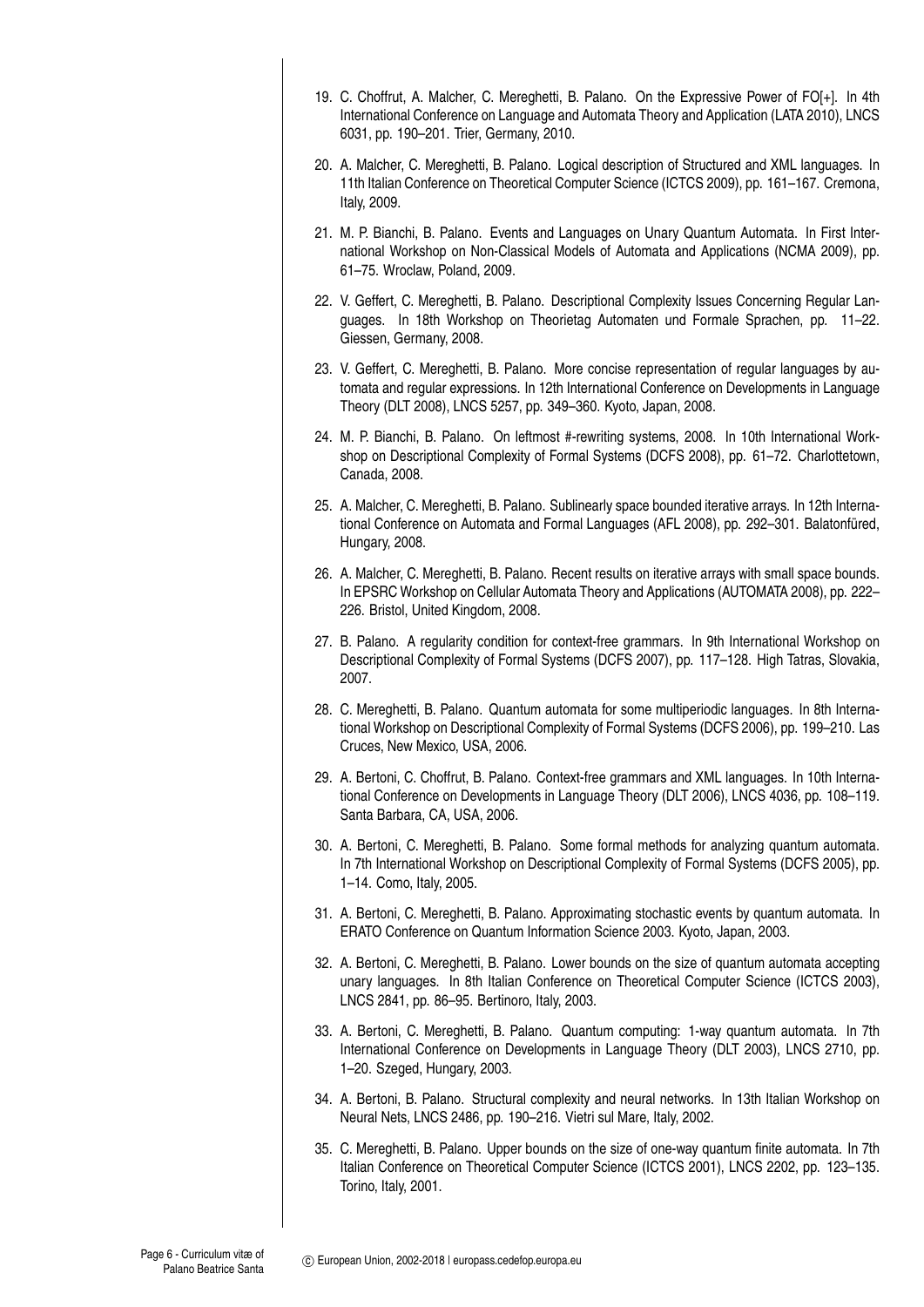|                    | 36. M. Goldwurm, B. Palano, M. Santini. On the circuit complexity of random generation problems<br>for regular and contex–free languages. In 18th Annual Symposium on Theoretical Aspects of<br>Computer Science (STACS 2001), LNCS 2010, pp. 305-316. Dresden, Germany, 2001.                                         |
|--------------------|------------------------------------------------------------------------------------------------------------------------------------------------------------------------------------------------------------------------------------------------------------------------------------------------------------------------|
|                    | 37. C. Mereghetti, B. Palano, G. Pighizzini. On the succinctness of deterministic, nondeterminis-<br>tic, probabilistic and quantum finite automata. In 3rd Workshop on Descriptional Complexity of<br>Automata, Grammars and Related Structures (DCAGRS 2001), pp. 141-148. Vienna, Austria,<br>2001.                 |
|                    | 38. A. Bertoni, M. Goldwurm, B. Palano. A fast parallel algorithm for the Speed up Problem of<br>traces. In Workshop on Trace Theory and Code Parallelization, pp. 23-28, Dip. di Scienze<br>dell'Informazione, Università degli studi di Milano, Rapporto Interno n. 263-00. Milano, Italy,<br>2000.                  |
|                    | 39. A. Bertoni, C. Mereghetti, B. Palano. Computing the Cartier-Foata form and height of traces by<br>threshold circuits. In Workshop on Trace Theory and Code Parallelization, pp. 29-36, Dip. di<br>Scienze dell'Informazione, Università degli studi di Milano, Rapporto Interno n. 263-00. Milano,<br>Italy, 2000. |
|                    | 40. C. Mereghetti, B. Palano. Threshold circuits for some matrix operations. Consequences on<br>regular and probabilistic languages. In 6th Italian Conference on Theoretical Computer Science<br>(ICTCS 1998), pp. 216-227, World Scientific. Prato, Italy, 1998.                                                     |
| Papers in progress | Preparation of the following journal papers:                                                                                                                                                                                                                                                                           |
|                    | - C. Feletti, C. Mereghetti, B. Palano. Uniform circle formation for swarms of robots with lights.                                                                                                                                                                                                                     |
|                    | - V. Geffert, A. Malcher, K. Meckel, C. Mereghetti, B. Palano. A direct construction of finite automata<br>for pushdown store languages.                                                                                                                                                                               |
|                    |                                                                                                                                                                                                                                                                                                                        |

 $\overline{\phantom{a}}$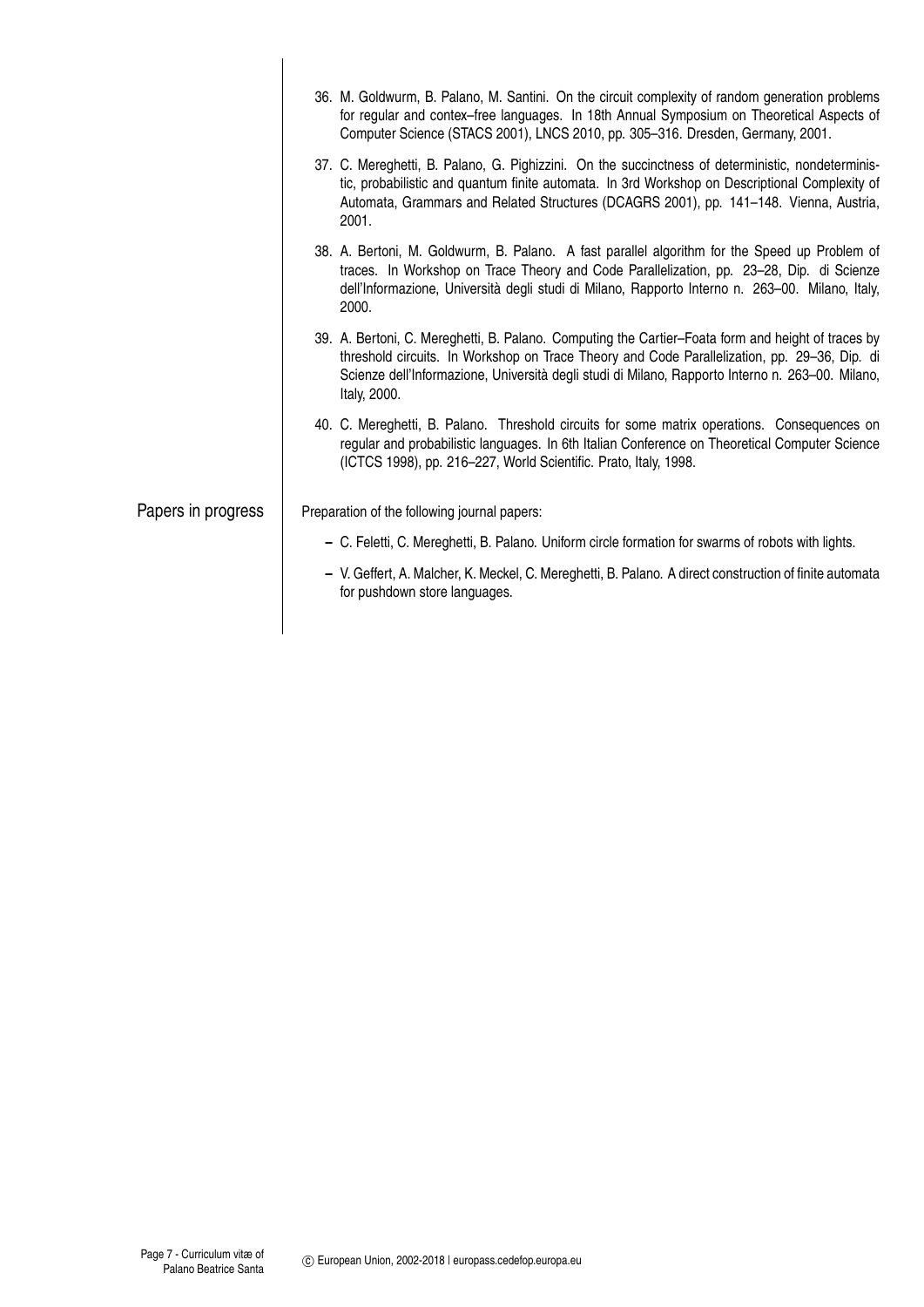| Presentations | Participation as speaker and invited speaker at international conferences:                                                                                                                                                                                                                                      |
|---------------|-----------------------------------------------------------------------------------------------------------------------------------------------------------------------------------------------------------------------------------------------------------------------------------------------------------------|
|               | - Speaker at: 6th Italian Conference on Theoretical Computer Science (ICTCS 1998), Prato, Italy.<br>Title of the talk: Threshold circuits for some matrix operations, from 09-11-1998 to 11-11-1998.                                                                                                            |
|               | - Speaker at: Italian Workshop on Trace Theory and Code Parallelization, Milano, Italy. Title of the<br>talk: A fast parallel algorithm for the Speed up Problem of traces, from 01-06-2000 to 02-06-2000.                                                                                                      |
|               | - Speaker at: Italian Workshop on Trace Theory and Code Parallelization, Milano, Italy. Title of<br>the talk: Computing the Cartier-Foata Form and Height of Traces by Threshold Circuits, from<br>01-06-2000 to 02-06-2000.                                                                                    |
|               | - Speaker at: 3rd International Workshop on Descriptional Complexity of Automata, Grammars and<br>Related Structures (DCAGRS 2001), Vienna, Austria. Title of the talk: On the Succinctness of<br>Deterministic, Nondeterministic, Probabilistic and Quantum Finite Automata, from 20-07-2001 to<br>22-07-2001. |
|               | - Speaker at: 7th Italian Conference on Theoretical Computer Science (ICTCS 2001), Torino, Italy.<br>Title of the talk: Upper Bounds on the Size of One-way Quantum finite Automata, from 04-10-<br>2001 to 06-10-2001.                                                                                         |
|               | - Speaker at: ERATO International Conference on Quantum Information Science, Kyoto, Japan.<br>Title of the talk: Approximating stochastic events by quantum automata, from 04-09-2003 to 06-<br>09-2003.                                                                                                        |
|               | - Speaker at: 8th Italian Conference on Theoretical Computer Science (ICTCS 2003), Bertinoro,<br>Italy. Title of the talk: Lower bounds on the size of quantum automata accepting unary languages,<br>from 13-10-2003 to 15-10-2003.                                                                            |
|               | - Speaker at: 8th International Workshop on Descriptional Complexity of Formal Systems (DCFS<br>2006), Las Cruces, New Mexico, USA. Title of the talk: Quantum automata for some multiperiodic<br>languages, from 21-06-2006 to 23-06-2006.                                                                     |
|               | - Speaker at: 10th International Conference on Developments in Language Theory (DLT 2006),<br>Santa Barbara, CA, USA. Title of the talk: Context-free grammars and XML languages, from<br>26-06-2006 to 29-06-2006.                                                                                             |
|               | - Speaker at: 9th International Workshop on Descriptional Complexity of Formal Systems (DCFS<br>2007), High Tatras, Slovakia. Title of the talk: A regularity condition for context-free gram- mars,<br>from 20-07-2007 to 22-07-2007.                                                                          |
|               | - Invited Speaker at: International Workshop ABCDays on List Automata, Forgetting Automata, and<br>Restarting Automata, Prague, Czech Republic. Title of the talk: Measure-only quantum automata,<br>from 27-03-2011 to 29-03-2011.                                                                             |
|               | - Invited Speaker at: Quantum Digital Winter Workshop, Milan, Italy. Title of the talk: Quantum<br>Automata, from 23-01-2019 to 27-02-2019.                                                                                                                                                                     |
|               | - From 2008 she supports presentations by young collaborators, as usual in her research area,<br>contributing to the organization and preparation of slides and talks.                                                                                                                                          |
|               |                                                                                                                                                                                                                                                                                                                 |
|               |                                                                                                                                                                                                                                                                                                                 |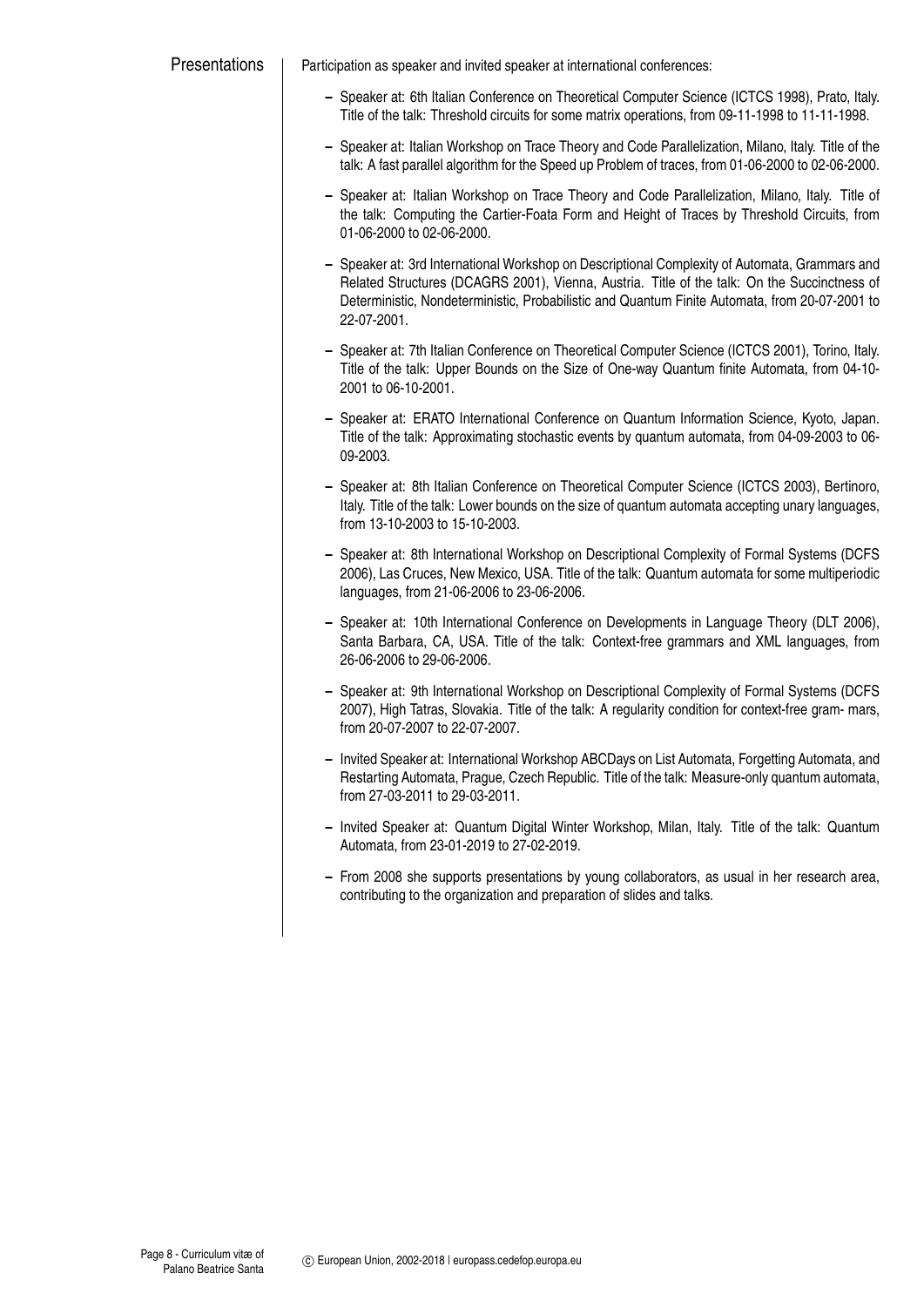- **–** She is the PRINCIPAL INVESTIGATOR of an individual grant provided by MIUR for basic research activities, attributed according to academic and scientific merit criteria. Public Notice of ANVUR n. 20/2017 of 15-06-2017. Thanks to this individual grant in February 2019 and December 2019, she is involved in research activity at J.L. Universitat di Giessen, for about a week each. Topic: "Some descriptional complexity results on deterministic, nondeterministic, two-way, uniform iterated transducers".
	- **–** Active participant to the international project "Descriptional Complexity of Non-Classical Computational Models" admitted to financing on the basis of a competitive contest within the program Ateneo Italo-Tedesco "Programma Vigoni", CRUI-DAAD: Conferenza dei Rettori delle Università Italiane-Deutscher Akademisher Austausch Dienst., Years: 2011-2012. During this project she works at Giessen for about a week in each of the following dates: June 2011 and February 2012.
	- **–** Within a national project M.I.U.R. cofin, in 2012, she is involved in research activity at the Università P.J. Safarik di Kosice, Slovakia, for about a week. Topic: "Descriptional complexity of Constant Height Pushdown Automata".
	- **–** Within a national project M.I.U.R. cofin, in 2011, she is a participant to "Research meeting di ETH-Zurich" at Pitzal, Austria, for about a week. Topic: "Online algorithms: compute the output of an algorithm whenever input gradually arrives".
	- **–** She is the PRINCIPAL INVESTIGATOR of the international project "Reducing Complexity by Introducing Structure" admitted to financing on the basis of a competitive contest within the program Ateneo Italo-Tedesco "Programma Vigoni", CRUI-DAAD: Conferenza dei Rettori delle Università Italiane-Deutscher Akademisher Austausch Dienst., Years: 2007-2008. During this project she works at Frankfurt for about a week in each of the following dates: February 2007, June 2007, February 2008, and October 2008.
	- **–** In 2008 she applies for and receives a grant for a week-long visit to Paris (Short Visit Grant) within the European project "Automata: from Mathematics to Applications", head: Prof. Jean-Eric Pin. Topic: "Descriptive complexity of formal languages: a characterization by first order logic".
	- **–** In 2008 she is a participant to "Research meeting di ETH-Zurich" at Pitzal, Austria, for about a week, financially supportted by ETH-Zurich. Topic: "Descriptional complexity of probabilistic automata".
	- **–** Active participant to the following national projects with periodical research meeting in Italy:
		- ∗ Interdepartmental project: research support 2019, line 2B "Logical and formal investigations of new models of computation", 2019-2021.
		- ∗ Interdepartmental project: research support 2015, line 2B "Aspetti algebrici, computazionali nella logica, nelle sue applicazioni", 2015-2017.
		- ∗ PRIN: "Automi, linguaggi formali: aspetti matematici, applicativi", 2013-2015.
		- ∗ M.I.U.R. cofin: "Aspetti matematici, applicazioni emergenti degli automi, dei linguaggi formali: metodi probabilistici, combinatori in ambito di linguaggi formali", 2008-2010.
		- ∗ PUR: "Tecniche formali per l'analisi di sistemi computazionali, applicazioni", 2008-2010.
		- ∗ M.I.U.R. cofin: "Automi, linguaggi formali: aspetti matematici, applicativi", 2005-2007.
		- ∗ M.I.U.R. cofin: "Linguaggi formali, automi: metodi, modelli, applicazioni", 2003-2004.
		- ∗ FIRST: "Tecniche Sintattiche, Combinatorie per l'Analisi di Sistemi", 2003-2005.
		- ∗ FIRB: "Complessità descrizionale di automi, strutture correlate", 2002-2004.
		- ∗ M.I.U.R. cofin: "Linguaggi formali, automi: teoria ed applicazioni", 2001-2003.
		- ∗ MURST 40% : "Modelli di calcolo innovativi: metodi sintattici, combinatori", 1998-2000.
	- **–** Further research meetings have been taking place in Italy at the Department of Milan with foreign collaborators pointed out in Section "International collaborations", from 2006 to 2018. Last visiting of about one week in November 2018 by Prof. A. Malcher.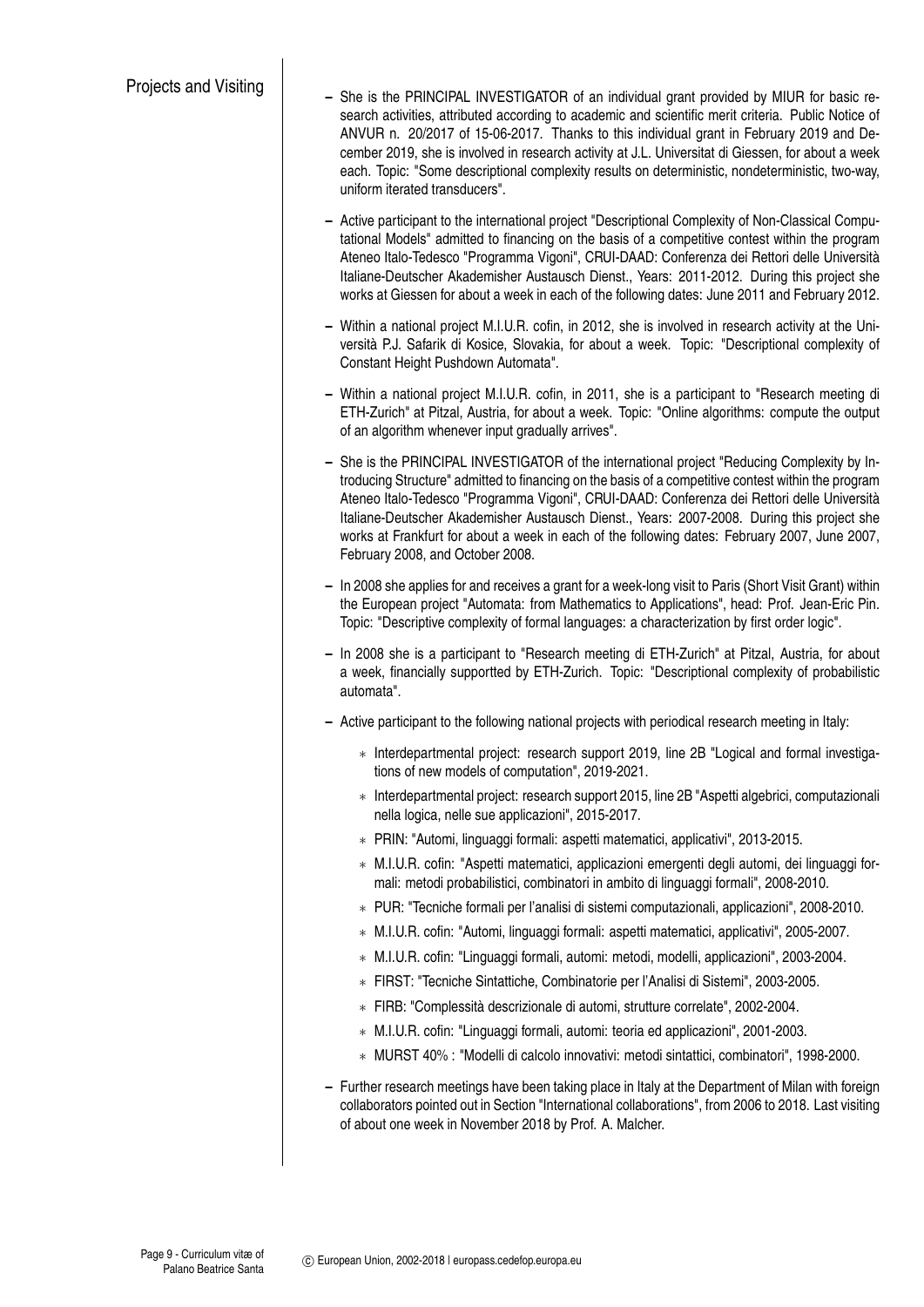| Conferences     | - Direction of conferences and participations to scientific and organizing committees:                                                                                                                                                                      |
|-----------------|-------------------------------------------------------------------------------------------------------------------------------------------------------------------------------------------------------------------------------------------------------------|
|                 | * She is chair of the scientific committee and member of the organizing committee of the In-<br>ternational Workshop on Non-Classical Models of Automata and Applications, year: 2011.<br>Conference website: http://www.informatik.uni-giessen.de/ncma2011 |
|                 | * She is member of the scientific committee of the International Workshop on De-<br>scriptional Complexity of Formal Systems, year:<br>2013.<br>Conference website:<br>http://www.csd.uwo.ca/dcfs2013/                                                      |
|                 | * She is member of the scientific committee of the International Workshop on Non-Classical<br>Models of Automata and Applications, years: 2010, 2011, 2012, 2013, 2014. One of these<br>conferenceswebsite: http://www.informatik.uni-giessen.de/ncma2010/  |
|                 | * She is member of the scientific committee of the Workshop on Formal Models,<br>years: 2006, 2007. Prerov, Czech Republic. One of these conference website:<br>http://www.isim.cz/wfm2007                                                                  |
|                 | * She is member of the organizing committee of the International Workshop on Descriptional<br>Complexity of Formal Systems, year: 2005. Conference website: http://dcfs05.dico.unimi.it                                                                     |
|                 | * She is member of the organizing committee of School on Quantum computing, Vietri sul<br>Mare, Italia. Sponsored by: Capitolo Italiano dell'EATCS, European Educational Forum and<br>IIASS. Year: 2000.                                                    |
|                 | - Participation to conferences: She participates to almost all conferences where she submitted a<br>paper.                                                                                                                                                  |
| <b>Seminars</b> | - She gives a seminar cycle at Institut fur Informatik, Johann Wolfgang Goethe-Universitat, Frank-<br>furt am Main, Germany. Year: 2007. Title: "A regularity condition for context-free grammars".                                                         |
|                 | - She gives a seminar cycle at Institut fur Informatik, Johann Wolfgang Goethe-Universitat, Frank-<br>furt am Main, Germany. Year: 2008. Title: "Logical description of Structured and XML lan-<br>guages".                                                 |
|                 | - She gives a seminar cycle at L.I.A.F.A., Universitè Paris VII, Paris, France. Year: 2008. Title: "On<br>the Expressive Power of FO[+]".                                                                                                                   |
|                 | - She gives a seminar cycle during the Research meeting of ETH-Zurich at Pitzal, Austria. Year:<br>2011. Title: "On-line Euclidean minimum spanning tree".                                                                                                  |
|                 | - She gives a seminar cycle at Institut fur Informatik, Universitat Giessen, Giessen, Germany. Year:<br>2011. Title: "Events and Languages on Unary Quantum Automata".                                                                                      |
|                 | - She gives a seminar cycle at Institut fur Informatik, Universitat Giessen, Giessen, Germany. Year:<br>2012. Title: "Size lower bounds for quantum automata".                                                                                              |
|                 | - She gives a seminar cycle at Institut fur Informatik, Universitat Giessen, Giessen, Germany. Year:<br>2019. Title: "Some of our results on quantum automata: a physical realization".                                                                     |
|                 |                                                                                                                                                                                                                                                             |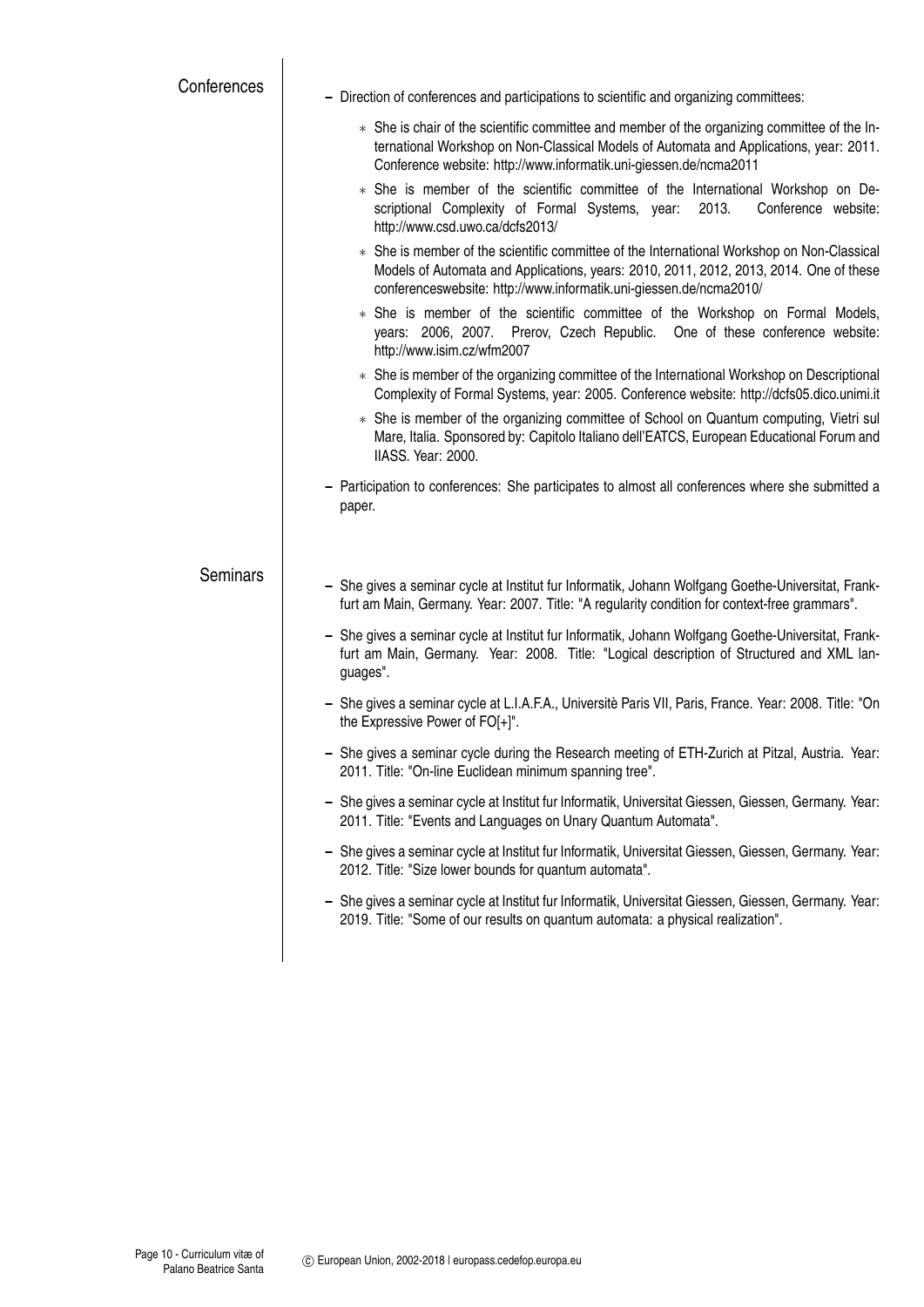| Honours and awards       | - She wins the Best Paper Award at the 19th International Conference on Implementation and<br>Application of Automata, 30 July - 2 August, 2014, Giessen, Germany.                                                                                                                                                                                                                            |
|--------------------------|-----------------------------------------------------------------------------------------------------------------------------------------------------------------------------------------------------------------------------------------------------------------------------------------------------------------------------------------------------------------------------------------------|
|                          | - She gets the economical incentives provided by art. 29, subsection 19, of the law 240/2010 for<br>Professors and Researchers, attributed according to academic and scientific merit criteria. Years:<br>2011-2013.                                                                                                                                                                          |
|                          | - She gets the economical incentives provided by art. 1, subsection 19, of the law 27 Dec. 2017,<br>n.205, for Professors and Researchers, attributed according to academic and scientific merit<br>criteria. Years: 2018-2019.                                                                                                                                                               |
|                          | - Upon invitation by Lane Hemaspaandra, editor in Chief of ACM SIGACT News Complexity Theory<br>Column, she writes a guest article on Quantum Computing. Year: 2020/2021.                                                                                                                                                                                                                     |
| Membership in Scientific |                                                                                                                                                                                                                                                                                                                                                                                               |
| Organizations            | - She is a member of the INTERNATIONAL ASSOCIATION IFIP WORKING GROUP 1.2 - Descrip-<br>tional complexity. Membership in IFIP Working Group 1.2 is on invitation, after a positive evalu-<br>ation of the curriculum by an international scientific committee. Home page of the International<br>Federation for Information Processing: http://www.ifip.org/bulletin/bulltcs/memtc01.htm#wg12 |
| PhD program committee    | Participation to PhD organization committees and PhD theses supervisions:                                                                                                                                                                                                                                                                                                                     |
| membership               | - She is member of the scientific committee of the PhD program in Computer Science at the Uni-<br>versity of Milan. Years: from 2008.                                                                                                                                                                                                                                                         |
|                          | - She is member of the PhD program research line "Modelli, Algoritmi, Complessità". Years: from<br>2008.                                                                                                                                                                                                                                                                                      |
|                          | - She is the supervisor of the PhD thesis "Descriptional complexity of classical and quantum unary<br>automata" of Maria Paola Bianchi, PhD in Computer Science, XXV cycle, University of Milan.<br>Years: 2009-2012.                                                                                                                                                                         |
|                          | - On internationalization grants addressed to PhD schools of the University of Milan, she invites at<br>the Department of Computer Science:                                                                                                                                                                                                                                                   |
|                          | * in 2006, Prof. Alexander Meduna - Department of Computer Science, Brno University of<br>Technology, Czech Republic, to hold the course: "New Variants of Automata and Gram-<br>mars";                                                                                                                                                                                                       |
|                          | * in 2008, Prof. Juraj Hromkovic - Department of Computer Science, ETH Zurich, Switzer-<br>land, who holds a cycle of seminars entitled "Design of randomized algorithms".                                                                                                                                                                                                                    |
|                          | * in 2009, Prof. Juraj Hromkovic - Department of Computer Science, ETH Zurich, Switzer-<br>land, who holds a cycle of seminars entitled "Algorithms for NP-hard problems".                                                                                                                                                                                                                    |
|                          | * in 2010, Prof. Viliam Geffert - Department of Computer Science, P. J. Safarik University,<br>Kosice, Slovakia, to hold the course: "Desciptional complexity of finite state automata".                                                                                                                                                                                                      |
|                          | She is the holder of the course: "Quantum Computing: Theory, Models and Methods" within the<br>PhD program in "Informatica", Università degli Studi di Milano, in June 2020.                                                                                                                                                                                                                  |
|                          |                                                                                                                                                                                                                                                                                                                                                                                               |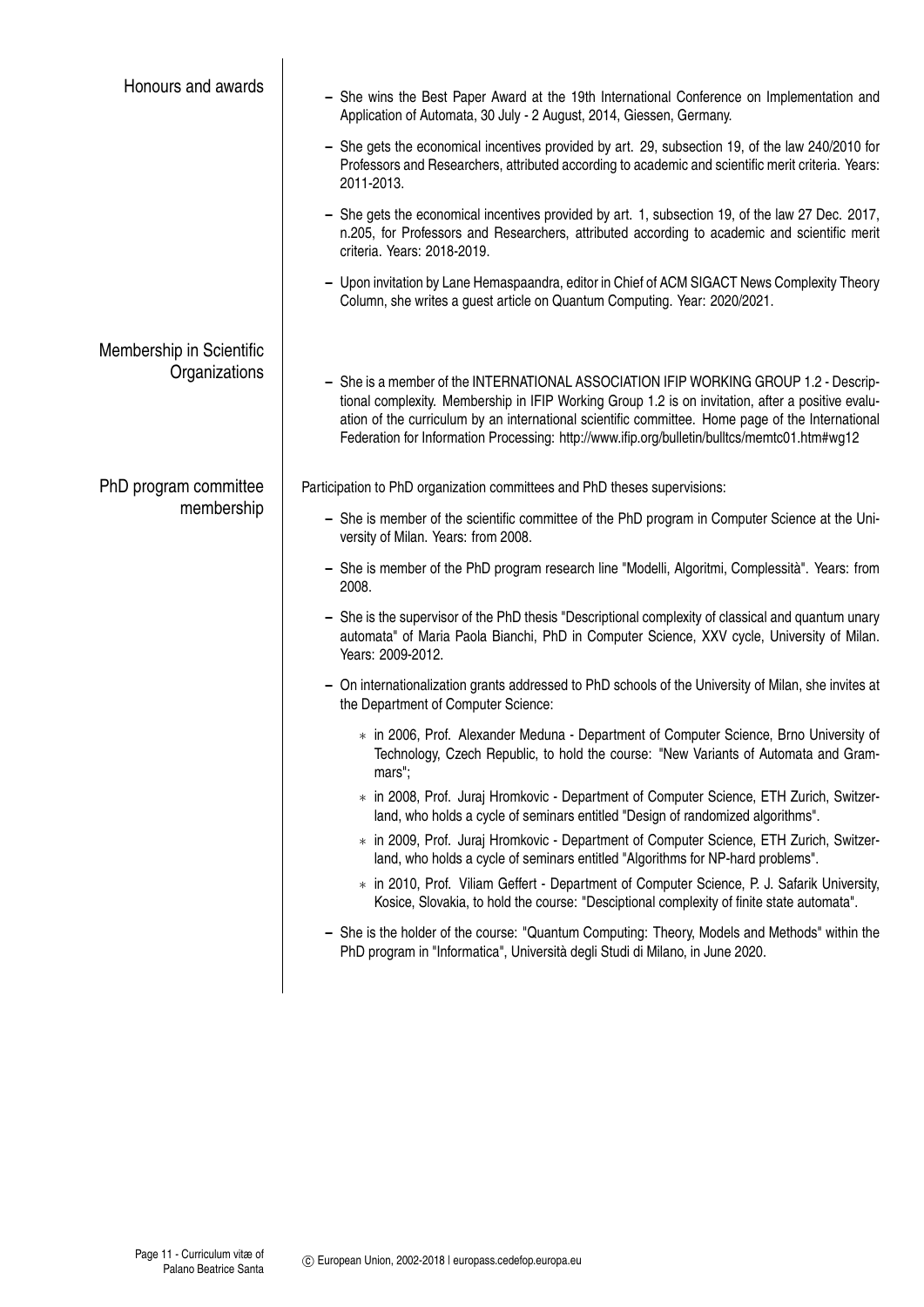## Membership in evaluation committees

Editorial board and International editorships She is responsible in the following evaluation processes:

- **–** She is member of the internal scientific board for the evaluation of PhD theses in Computer Science of the University of Milan, head of the PhD school: Prof. E. Damiani. Years: 2011-2013.
- **–** She is member of the scientific board for the final exam awarding the PhD title of the school "Informatica, Matematica del Calcolo" at the University of Insubria. Year: 2012.
- **–** She chairs several evaluation committees for recruitment of art. 45 personal until 2019.
- **–** She is member of the editorial board of the journal "International Journal of Natural Computing Research" (DOI: 10.4018/IJNCR). Years: from 2010. Website: http://www.igiglobal.com/journal/international-journal-natural-computing-research /1148.
- **–** Editorship of the proceedings of the conference Seventh International Workshop on Descriptional Complexity of Formal Systems (DCFS 2005), Università degli Studi di Milano - together with: C. Mereghetti, G. Pighizzini, D. Wotschke.
- **–** Editorship of the proceedings of the conference Third Workshop on Non-Classical Models for Automata and Applications (NCMA 2011), Austrian Computer Society. - together with: R. Freund, M. Holzer, C. Mereghetti, F. Otto.
- **–** Editorship of the special issue of the international journal Theoretical Informatics and Applications - Non-Classical Models of Automata and Applications III - together with: R. Freund, M. Holzer, C. Mereghetti, F. Otto. Year: 2012.
- **–** She is a reviewer of scientific papers submitted to the main international journals of her research area (Theoretical Computer Science, Information and Computation, Discrete Applied Mathematics, Theoretical Informatics and Applications, ...), and to the main international conferences of her research area (STACS, MFCS, SOFSEM, FCT, DLT, CSR, LATA, DCFS, CIAA, AFL, NCMA, ICTCS, ...).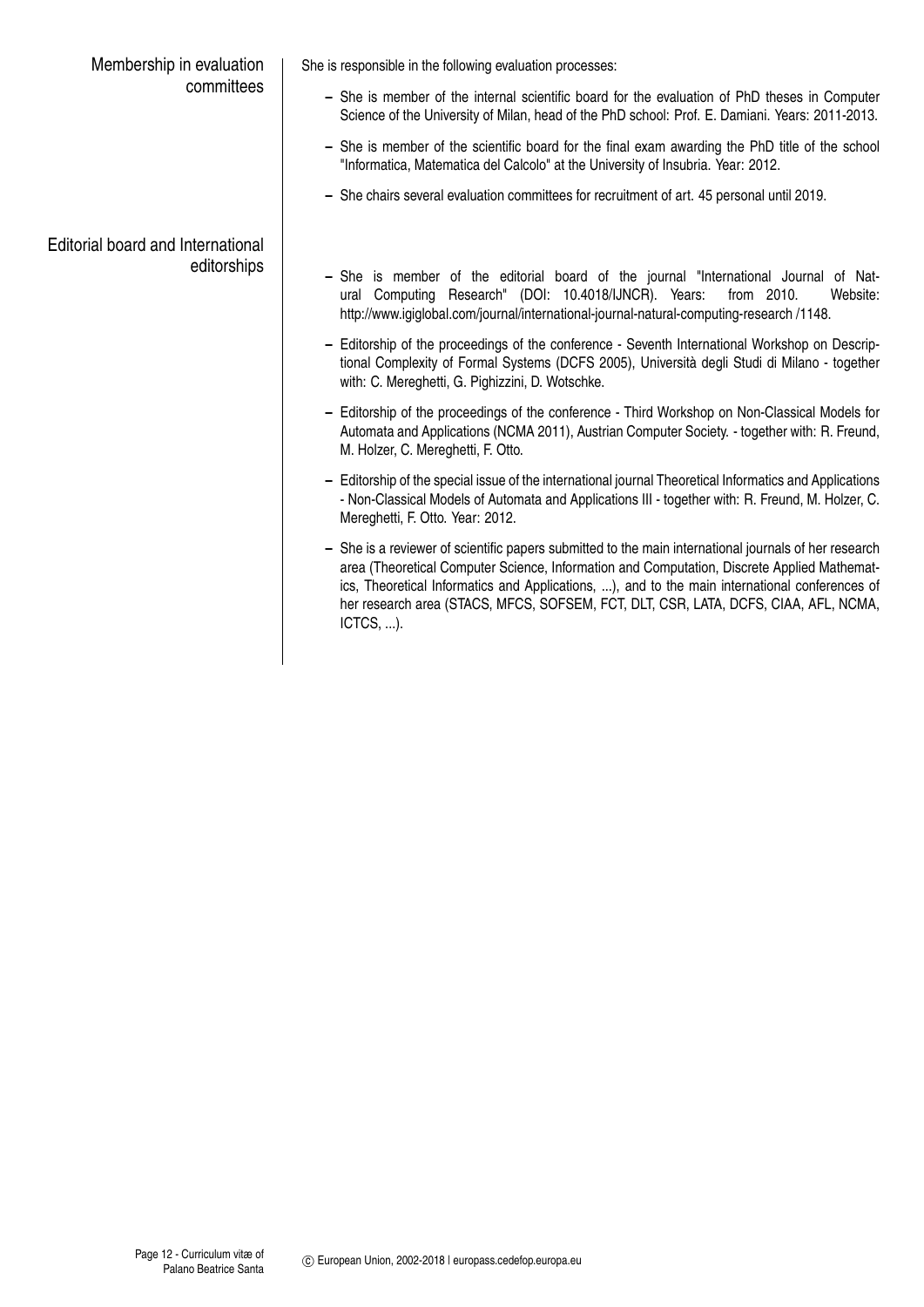## **–** Academic teaching:

- ∗ She is holder of the course of "Parallel and Distributed Algorithms" for the MSc program in Computer Science, University of Milan - A.A. 2019/2020, and co-holder for the same course for AA.AA. 2014/2015, 2015/2016, 2016/2017.
- ∗ She is co-holder of the course "Theoretical Computer Science" for the MSc program in Computer Science, University of Milan - AA.AA. 2017/2018, 2018/2019.
- ∗ She holds the course "Formal Languages and Automata" for the BSc program in Computer Science (currently fundamental in the first year), University of Milan - AA.AA. 2003/2004, 2004/2005, 2005/2006, 2006/2007, 2007/2008, 2008/2009, 2009/2010, 2011/2012, 2012/2013, 2013/2014, 2014/2015, 2015/2016, 2016/2017, 2017/2018, 2018/2019, 2019/2020.
- ∗ She is holder of the course "Statistics and Computer Science (Computer Science: Python programming)" for the BSc program in Science and Environmental Policies, University of Milan - AA.AA. 2018/2019, 2019/2020.
- ∗ She holds the courses of "Computer Science" for the BSc program in Podiatry A.A. 2005/2006 - and for the BSc program in Dentistry and Dental Prostheses - A.A. 2003/2004 - of the Faculty of Medicine, University of Milan.
- ∗ She holds the course of "Computer Science " for the BSc program in Materials Science, University of Milan-Bicocca - A.A. 2001/2002.
- ∗ She holds the lab of "Computer Networks and Databases" for the Master in Bioinformatics, University of Milan-Bicocca - A.A. 2002/2003.
- ∗ She is teaching assistant of the course of "Formal Languages and Automata", responsible Prof. A. Bertoni, for the BSc program in Computer Science, University of Milan - A.A. 2002/2003.
- ∗ She is teaching assistant of the course "Formal Languages and Automata" A.A. 2001/2002 and of the course "Theoretical Computer Science" - AA.AA. 1999/2000, 2000/2001, responsible Prof. A. Bertoni, for the BSc and MSc programs in Computer Science, University of Milan.
- **–** Related didactic activities, integrative and student tutoring:
	- ∗ She is co-author, together with Proff. A. Bertoni and C. Mereghetti, of the lecture notes in Parallel Algorithms for the course of "Parallel and Distributed Algorithms", MSc program in Computer Science of University of Milan
	- ∗ She is co-author, together with Prof. A. Bertoni, of the lecture notes in Formal Languages and Automata for the course of "Formal Languages and Automata", BSc program in Computer Science of University of Milan
	- ∗ She is co-author, together with Prof. A. Bertoni, of the lecture notes in Networks and Languages for the course of "Complexity" of "Scuola Nazionale dei Dottorati di Informatica delle Facoltà di Scienze"(SNDIS98),Bertinoro,1998.
	- ∗ She is advisor of at least 10 BSc and MSc thesis and coadvisor of more than 12 BSc and MSc theses dealing with formal language theory.
	- ∗ She participates to the " Didattica web-centrica" project for supporting teaching at the University of Milan, A.A. 2003/2004, Director of CCD Prof. G.P. Rossi.
	- ∗ She is a member of "Commissione Didattica di Informatica" whose task is the organization of Computer Science Basic courses at the University of Milan, A.A. 2004/2005, Director of CCD Prof. G. Pighizzini.
	- ∗ She serves as tutor for BSc programs in Computer Science students of the University of Milan. Years: 2008-2011, Director of CCD Prof. D. Bruschi.
	- ∗ She is tutor of Dott.ssa Maria Paola Bianchi, PhD student in Cmputer Science, XXV cycle, University of Milan. Years: 2009-2012.
	- ∗ She is a member of "Commissione Test" whose task is supporting the company that organizes admission tests for Computer Science programs at the University of Milan, establishing organizing and content details, A.A. 2016/2017, Director of CCD Prof. A. Rizzi.